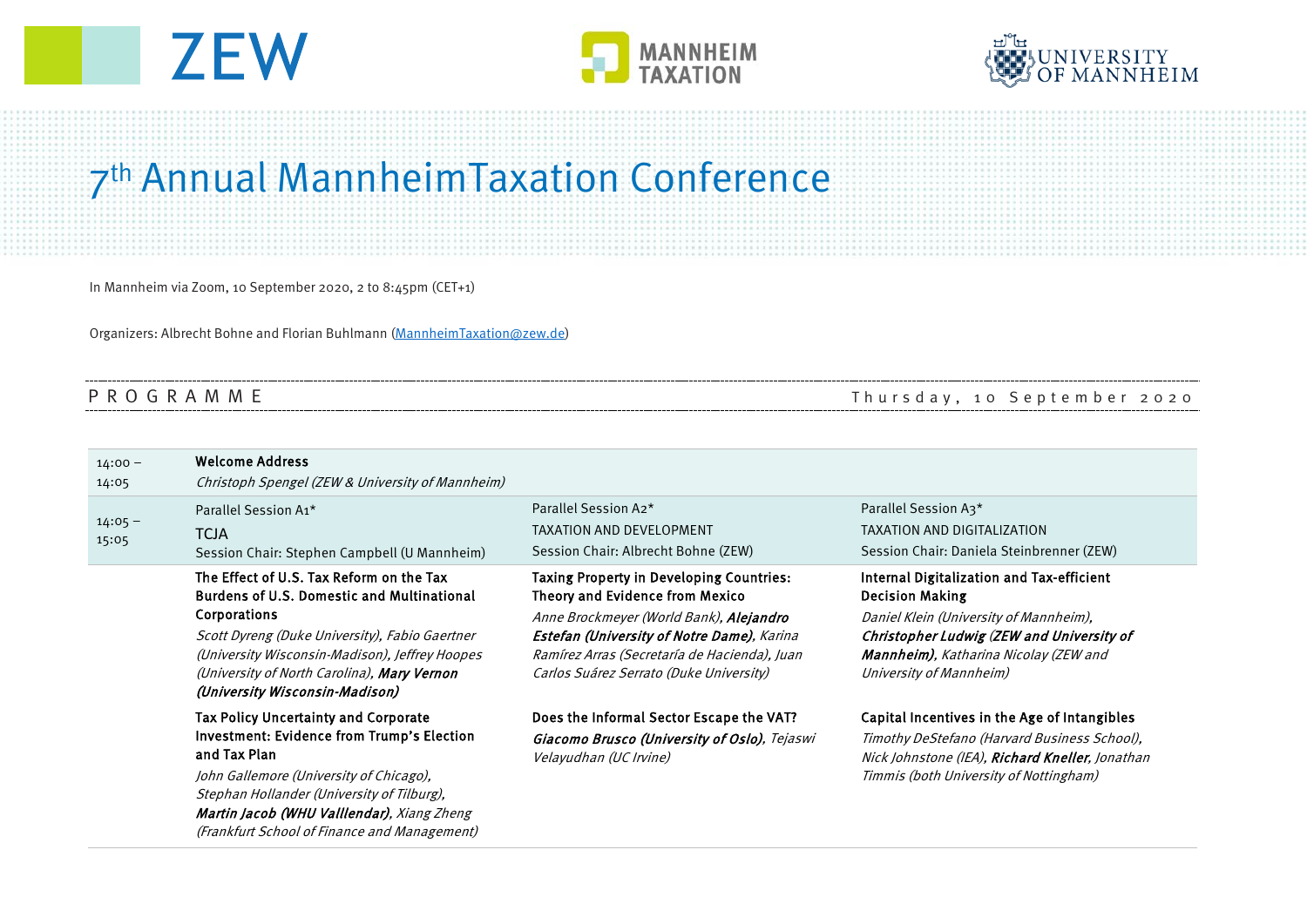## **ZEW**

 $16:50-$ 

18:00

Chair: Christoph Spengel (ZEW & University of Mannheim)





|                    | Panel Discussion: Tax policy for the recovery from the Corona recession                                                                                                                                                                                                                                                                                                                                                  |                                                                                                                                                                                                                                          |                                                                                                                                                                                                                                                                            |                                                                                                                                                                                                                         |
|--------------------|--------------------------------------------------------------------------------------------------------------------------------------------------------------------------------------------------------------------------------------------------------------------------------------------------------------------------------------------------------------------------------------------------------------------------|------------------------------------------------------------------------------------------------------------------------------------------------------------------------------------------------------------------------------------------|----------------------------------------------------------------------------------------------------------------------------------------------------------------------------------------------------------------------------------------------------------------------------|-------------------------------------------------------------------------------------------------------------------------------------------------------------------------------------------------------------------------|
| 16:40              | Coffee Break                                                                                                                                                                                                                                                                                                                                                                                                             |                                                                                                                                                                                                                                          |                                                                                                                                                                                                                                                                            |                                                                                                                                                                                                                         |
|                    | The Failed Promise of Curbing<br>Profit Shifting through<br><b>Information Monitoring:</b><br><b>Evidence from a Natural</b><br><b>Experiment in Chile</b><br>Sebastián Bustos (Harvard<br>University), Dina Pomeranz<br>(University of Zurich), Juan Carlos<br>Suàrez Serrato (Duke University &<br>NBER), Josè Vila-Belda (University<br>of Zurich & University of Fribourg),<br>Gabriel Zucman (UC Berkley &<br>NBER) | Unit Sales and Price Effects of<br><b>Pre-announced Consumption Tax</b><br>Reforms: Micro-level Evidence<br>from European VAT<br>Thiess Büttner (University of<br>Nürnberg & CESifo), Boryana<br>Madzharova, (University of<br>Nürnberg) | <b>Does Tax Enforcement</b><br><b>Disparately Affect Domestic</b><br>versus Multinational<br>Corporations around the<br>World?<br>Lisa de Simone (University<br>Texas at Austin) Bridget<br>Stomberg, Brian Williams (both<br>Indiana University)                          | <b>Bilateral Tax Competition and</b><br><b>Regional Spillovers in Tax Treaty</b><br><b>Formation</b><br>Kunka Petkova (WU Vienna),<br>Andrzej Stasio (European<br><b>Commission JRC)</b> , Martin Zagler<br>(WU Vienna) |
|                    | Do U.S. Multinationals Use<br>Income Shifting to Launder<br><b>Corrupt Activity?</b><br>Paul Demeré (University of<br>Georgia), Jeff Gramlich<br>(Washington State University),<br>Yoonsoo Nam (Washington State<br>University)                                                                                                                                                                                          | The Impact of Public Perceptions<br>on General Consumption Taxes<br>Rita de la Feria (University of<br>Leeds), Michael Walpole<br>(University of New South Wales)                                                                        | The Effect of the 2017 U.S. Tax<br>Reform on U.S. Acquisitions of<br><b>Foreign Firms</b><br>Harald Amberger (WU Vienna),<br>Leslie Robinson (Dartmouth<br>College)                                                                                                        | <b>Spillover Effects of Corporate</b><br><b>Taxation</b><br>Michael Keen (IMF), Li Liu (IMF),<br>Hayley Pallan (Graduate Institute<br>Geneva)                                                                           |
|                    | The capacity to be aggressive:<br>structured management and<br>profit shifting practices in the<br>firm<br>Katarzyna Bilicka (Utah State<br><b>University)</b> , Daniel Scur (Cornell<br>University & CEPR)                                                                                                                                                                                                              | Who Writes the Check to the<br><b>Government Does Matter:</b><br><b>Evidence from Firm-to-Firm Links</b><br>Lorenzo Pessina (Columbia<br>University)                                                                                     | Sharing the Wealth: The Effects<br>of TCJA Bonuses on Employee<br><b>Pay Satisfaction</b><br>Michelle Hutchens (University<br>of Illinois-Urbana Champaign),<br>Dan Lynch (University of<br>Wisconsin-Madison), Bridget<br>Stomberg (Kelley School of<br><b>Business</b> ) | <b>Tax Competition with Mobile</b><br>Labor, Residents and Capital<br>David R. Agrawal (University of<br>Kentucky), William H. Hoyt<br>(University of Kentucky), John D.<br>Wilson (Michigan State University)          |
| $15:10 -$<br>16:40 | Parallel Session B1*<br>PROFIT SHIFTING<br>Session Chair: Katharina Nicolay<br>(U Mannheim & ZEW)                                                                                                                                                                                                                                                                                                                        | Parallel Session B2*<br><b>VALUE ADDED TAXES</b><br>Session Chair: Zareh Asatryan<br>(ZEW)                                                                                                                                               | Parallel Session B3*<br>TOPICS IN CORPORATE TAXATION<br>Session Chair: Theresa Bührle<br>(ZEW)                                                                                                                                                                             | Parallel Session B4*<br>TAX COMPETITION AND SPILLOVERS<br>Session Chair: Carina Neisser<br>(ZEW)                                                                                                                        |
|                    |                                                                                                                                                                                                                                                                                                                                                                                                                          |                                                                                                                                                                                                                                          |                                                                                                                                                                                                                                                                            |                                                                                                                                                                                                                         |

Michael Devereux (University of Oxford), Dhammika Dharmapala (University of Chicago), Ruud de Mooij (IMF), Nadine Riedel (University of Münster)